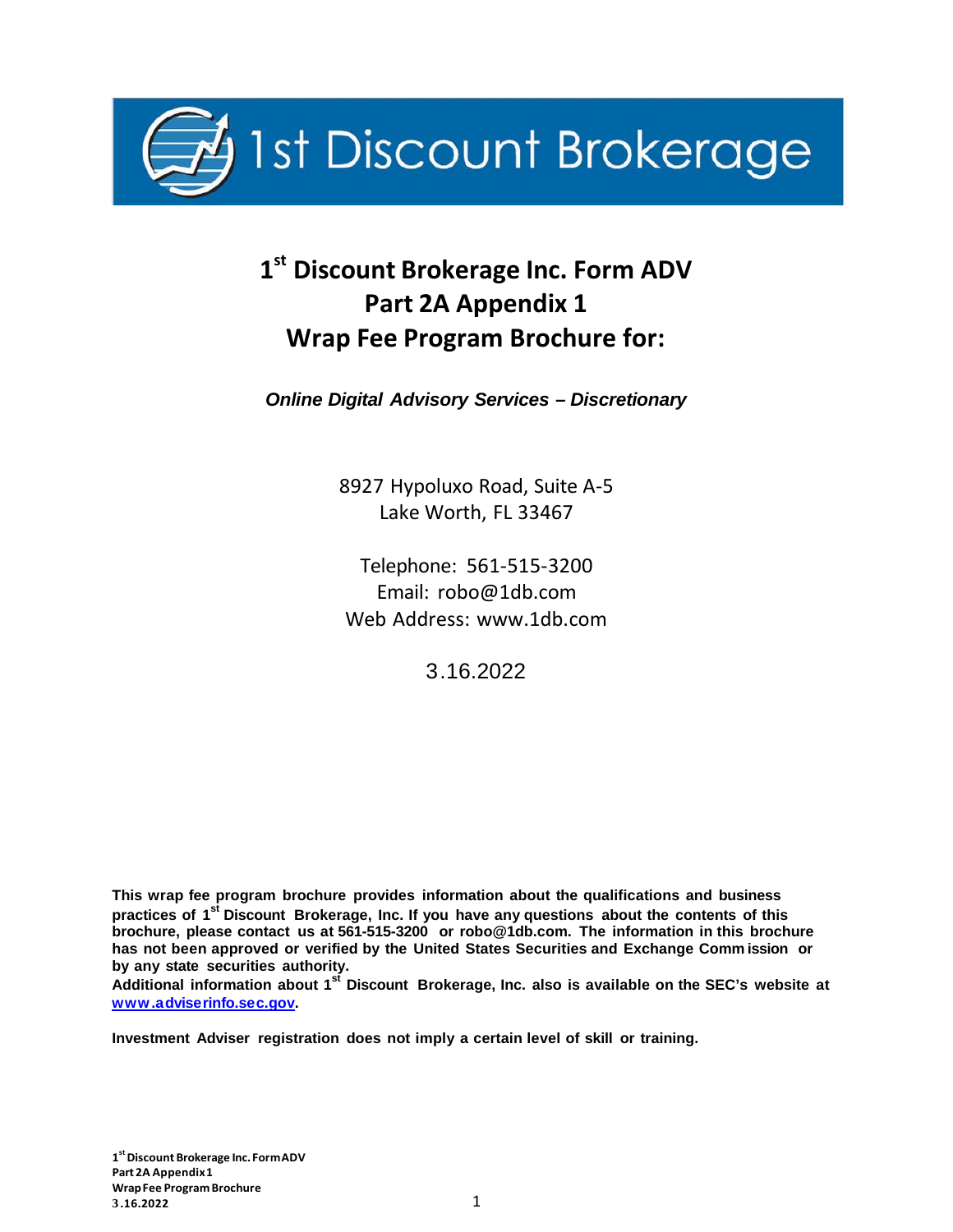# <span id="page-1-0"></span>**Item 2 Material Changes**

1<sup>st</sup> Discount Brokerage's last annual update to Part 2A of Form ADV was filed in March 2021.

This Firm Brochure, dated 3/16/2022, is our current disclosure document for online digital advisory service prepared according to the SEC's requirements and rules. As you will see, this document is a narrative that is substantially different in form and content, and includes some new information that we were not previously required to disclose.

After our initial filing of this Brochure, this Item will be used to provide our clients with a summary of new and/or updated information. We will inform you of the revision(s) based on the nature of the updated information.

Consistent with the current rules, we will ensure that you receive a summary of any material changes to this and subsequent Brochures within 120 days of the close of our business' fiscal year. Furthermore, we will provide you with other interim disclosures about material changes as necessary.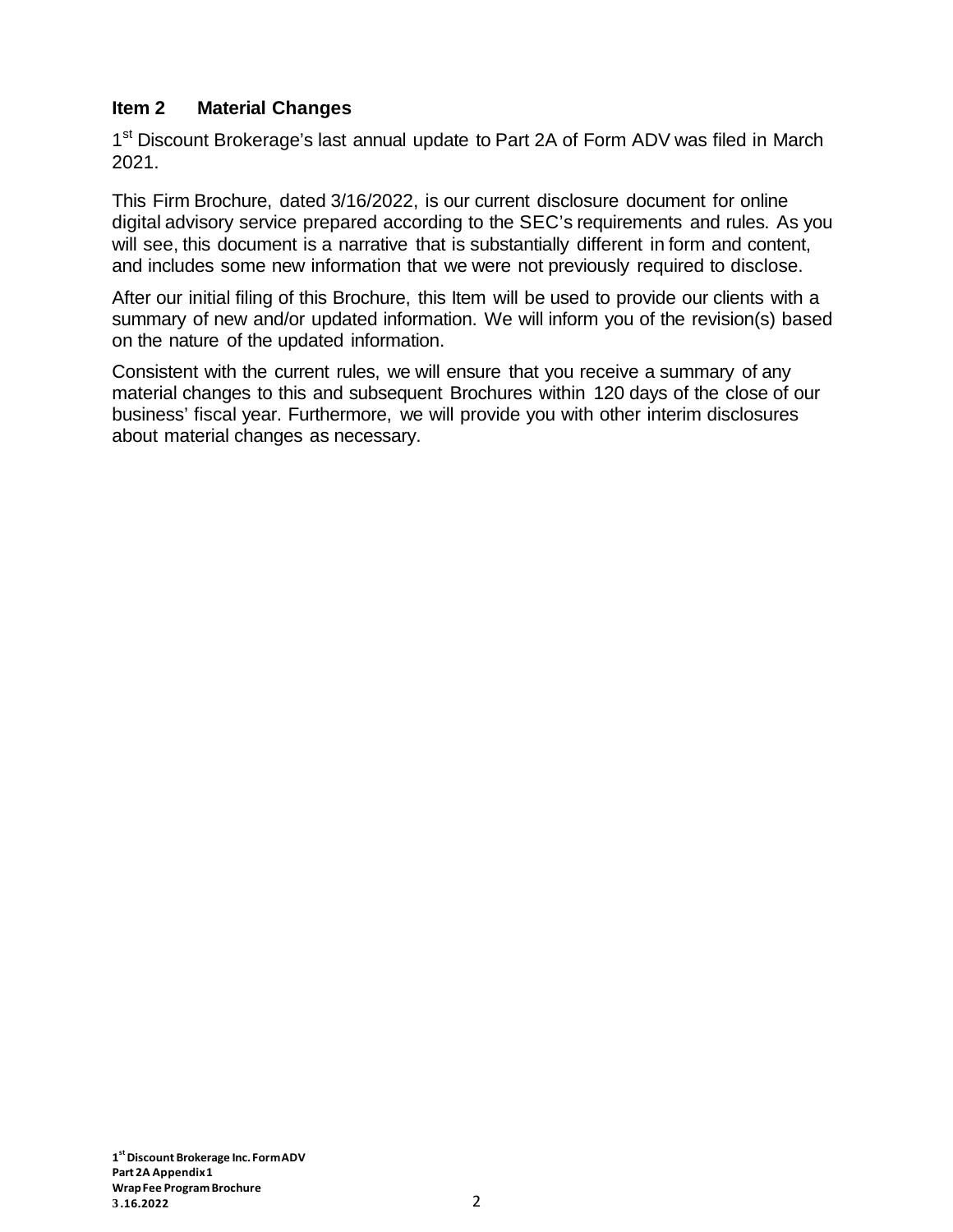| Item <sub>3</sub> | <b>Table of Contents</b>                                 | Page           |
|-------------------|----------------------------------------------------------|----------------|
| Item 1            | Cover Page                                               |                |
| Item 2            | <b>Material Changes</b>                                  | 2              |
| Item 3            | <b>Table of Contents</b>                                 | 3              |
| Item 4            | Services, Fees and Compensation                          | $\overline{4}$ |
| Item 5            | Account Requirements and Types of Clients                | 7              |
| Item 6            | Portfolio Management Selection and Evaluation            | 7              |
| Item 7            | <b>Client Information Provided to Portfolio Managers</b> | 8              |
| Item 8            | <b>Client Contact with Portfolio Managers</b>            | 8              |
| Item 9            | Additional Information                                   | 8              |
| Item 10           | <b>Requirements for State-Registered Advisers</b>        | 8              |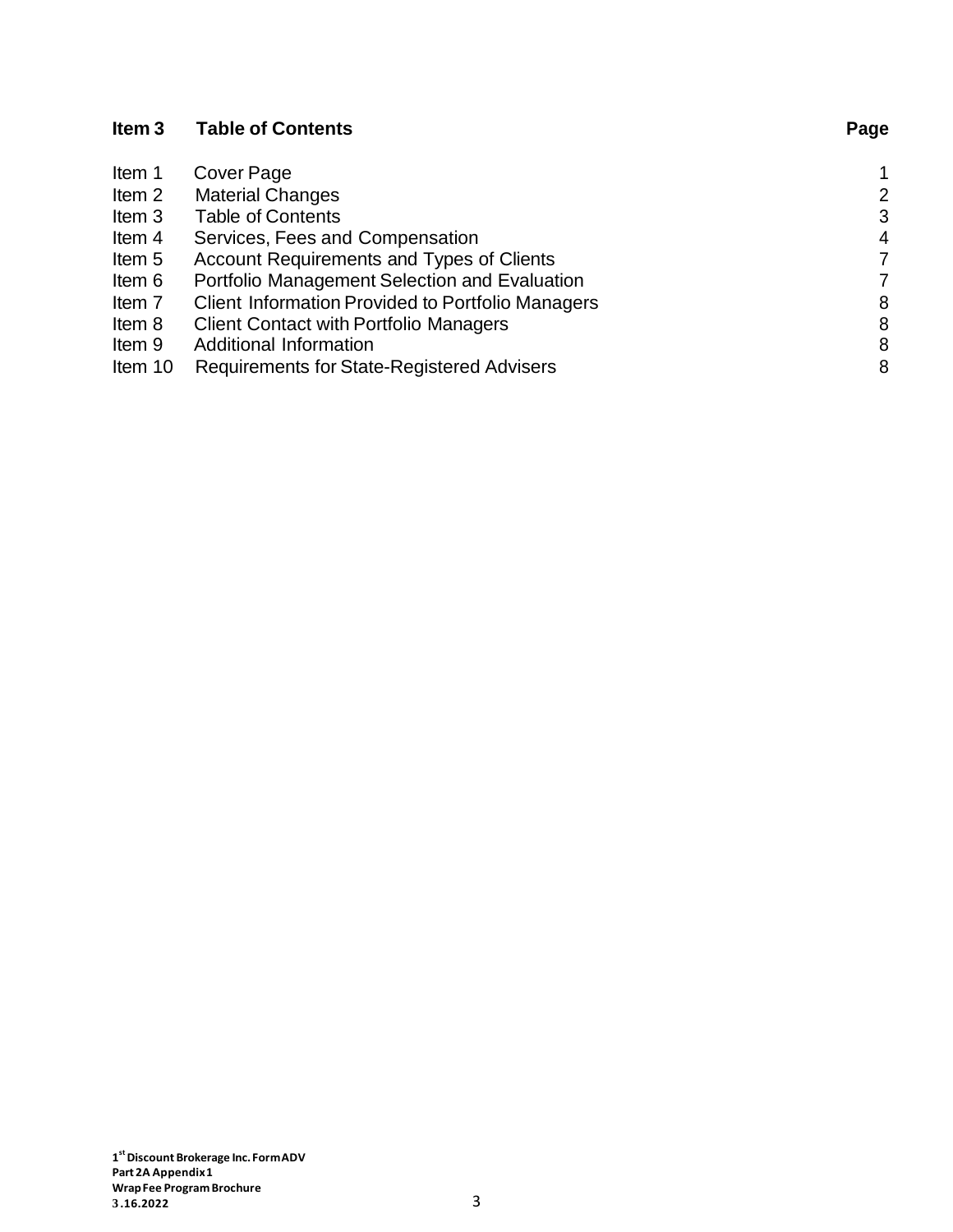# 4.**Services, Fees and Compensation**

## **A. Services and Fees.**

1st Discount Brokerage, Inc. (hereinafter, "1DB") operates its investment advisory business as 1DB (hereinafter, "1DB"). 1DB offers the following wrap-fee program, where appropriate, to interested persons and advisory clients. 1DB, a corporation organized under FL law (IRS FEIN. No. 65-0592899), is a Florida State-registered investment adviser(CRD#39164). 1DB maintains its principal office at 8927 Hypoluxo Road, Suite A-5, Lake Worth, FL 33467 If you have questions regarding the material contained herein, please contact Nicky Cheng, Compliance Director of 1DB, at 561-515-3200.

1DB is the sponsor and investment manager of 1DB's Online Digital Advisory Program ("Program"). A "wrap-fee" program is one that provides the client with advisory and brokerage execution services for an all-inclusive fee. The client is not charged separate fees for the respective components of the total service. 1DB actively solicits advisory clients for the Program. 1DB is also responsible for the marketing of the Program.

1DB provides investment supervisory services through the Program, defined as giving continuous advice to a client or making investments for a client through digital technology solutions with the assistance of proprietary algorithms to retail clients. The client's investment funds are placed into the appropriate portfolio & strategy via the platform based on the client's financial situation, investment objectives and risk tolerance data collected during the account opening process. 1DB, through its qualified Investment Adviser Representatives ("Advisors"), will continuously manage client portfolios and we review the platform and make adjustments as appropriate. All Advisors hold all required licenses and/or qualifications. Atthe time of a client's initial investment in the program, client will identify the investment objective via an automated computer-based model based on the client's self-identified information. Advisor will assist the client in determining the client's current financial situation, financial goals and objectives, and attitudes toward risk. This determination will allow the Advisor to review the client's situation, and determine an appropriate for portfolio model for asset allocation.

#### **FEE SCHEDULE**

1DB charges clients an annual "wrap-fee" for participation in the Program. The annual "wrap fee" is charged as a percentage of assets under management.

The annualized fees for online digital advisory services are charged as a percentage of assets under management, according to the following schedules: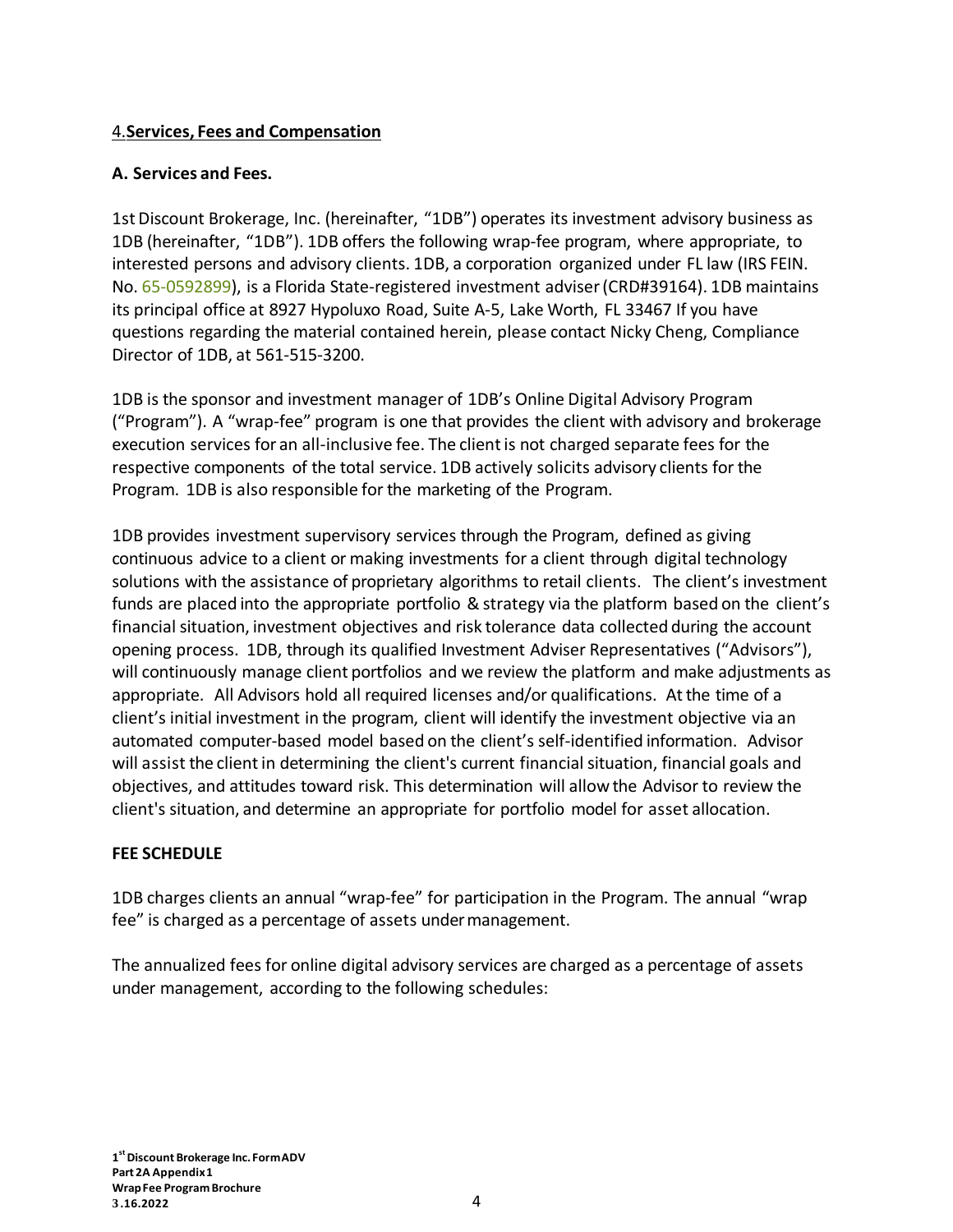| <b>1DB Digital Advisory</b>                |                                     |  |  |  |  |
|--------------------------------------------|-------------------------------------|--|--|--|--|
| Annual fee:                                |                                     |  |  |  |  |
| 0.5% (50 basis points)                     |                                     |  |  |  |  |
| of the end-of-month total account balance, |                                     |  |  |  |  |
| calculated monthly and charged quarterly   |                                     |  |  |  |  |
| <b>Account Opening Minimums:</b>           | <b>Subsequent Deposit Minimums:</b> |  |  |  |  |
| Non-retirement accounts:<br>\$100.00       | Non-retirement accounts: \$25.00    |  |  |  |  |
| \$1,000.00<br>Retirement accounts:         | \$25.00<br>Retirement accounts:     |  |  |  |  |
|                                            |                                     |  |  |  |  |

**Advisory Fees.** The annual percentages that will be applied to the equity value of the Account on a monthly basis are specified in Section IV to this document. These fees are set by the Advisor and are agreed to by the Client via execution of the Investment Management Agreement. Ongoing advisory fees are payable to the Advisory in arrears. Fees are calculated using the end-of-month total account balance, calculated monthly and charged each calendar quarter in arrears. Fees payable for investment advisory services will be a percentage of the total assets under management in the client's account. The applicable client agreement and the applicable custodial/clearing agreement authorizes the custodian to debit the account for the amount of 1DB's advisory fee and to directly remit that fee to 1DB in compliance with regulatory procedures.

**Fee Calculation:** The fee charged is calculated as described above and is not charged on the basis of a share of capital gains upon or capital appreciation of the funds or any portion of the funds of an advisory client, pursuant to Section 205(a)(1) ofthe Investment Advisers Act of 1940, as amended (hereinafter "IA Act") or similar state provisions.

**Fee Payment:** Clients will have their account directly debited, as authorized by the execution of this agreement. The "wrap fee" is charged quarterly in arrears. 1DB will not directly debit any client account without an executed management agreement.

**Advisory Feesin General:** Clients should note that similar advisory services may (or may not) be available from other registered Investment Advisers forsimilar or lower fees.

**Negotiability of Fees:** 1DB's fees are negotiable. Advisory fees may vary among 1DB's clients based upon a number of factors, including, but not limited to, the size of the client's account, the types of investments in the client's account, and the length of the advisory relationship with a client. In addition, certain familymembers and personal acquaintances of 1DB's affiliated persons may receive advisory services at a discounted rate which is not available to advisory clients generally.

## **B. Cost of Wrap Program**

<span id="page-4-0"></span><u>.</u>

However, the client may incur additional cost for the fees and expenses charged by mutual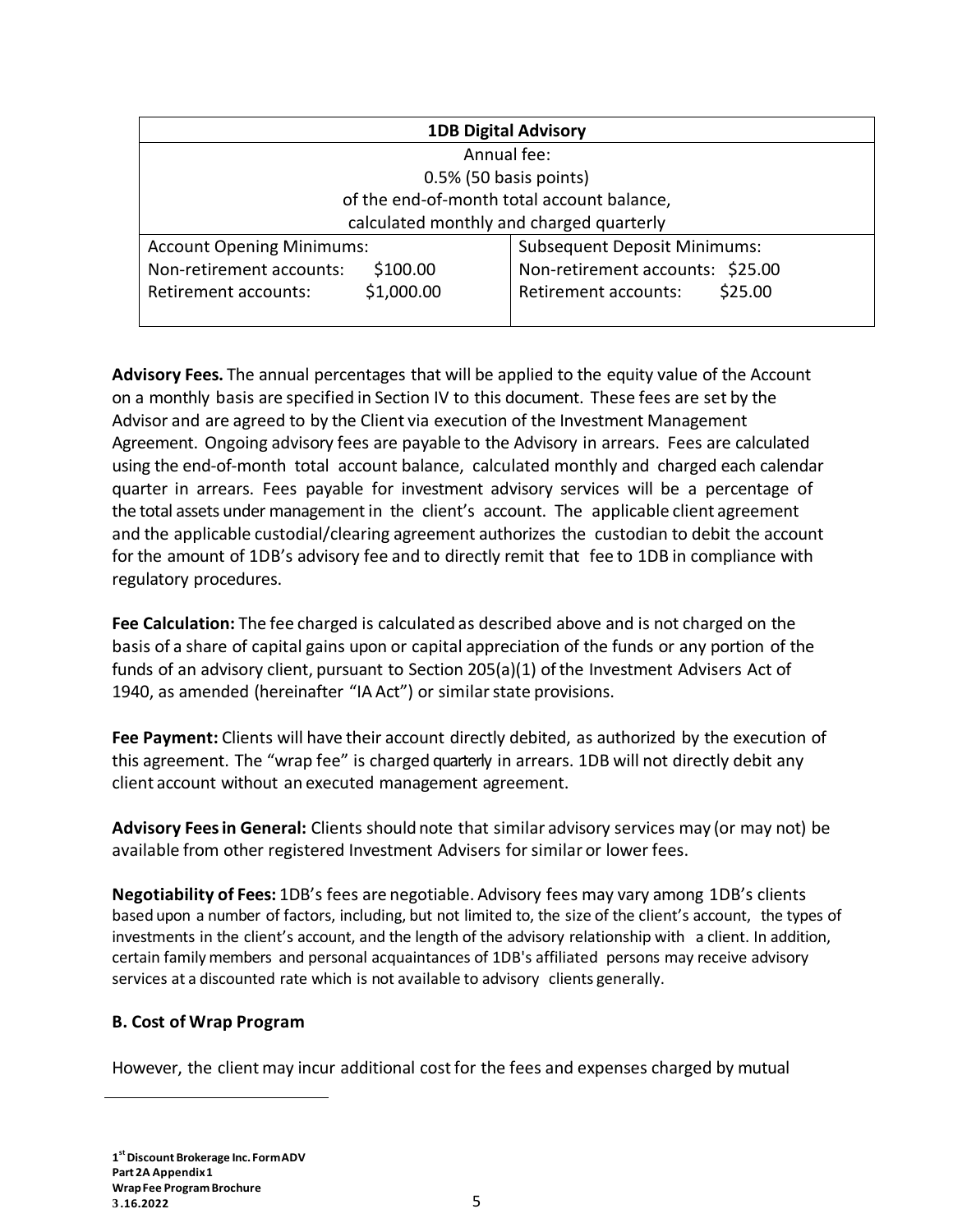funds and exchange-traded funds ("ETFs") to their shareholders, mark-ups, mark-downs, exchange fees, transfer taxes, and certain administrative fees for wire transfers or certificate issues.

In evaluating the Program, clients should consider that, depending upon the level of the wrap fee charged, the amount of portfolio activity in the client's account, the broker dealer's usual commission rates and other factors, the wrap fee may be more or less than the aggregate cost of such services if they were to be provided separately and if 1DB were to negotiate commissions and seek best price and execution of transactions for the client's account.

**Other Fees and Expenses:** All fees paid to 1DB for investment advisory services are separate and distinct from the fees and expenses charged by mutual funds and ETFs (collectively, the "Funds") to their shareholders. These fees and expenses are described in each Fund's prospectus. These fees will generally include a management fee, other fund expenses, and a possible distribution fee. If the Fund also imposes sales charges, a client may pay an initial or deferred sales charge.

A client could investin a Fund directly, without the services of 1DB. In that case, the client would not receive the services provided by 1DB which are designed, among other things, to assist the client in determining which Fund or Funds are most appropriate to each client's financial condition and objectives. Accordingly, the client should review both the fees charged by the Funds and the fees charged by 1DB to fully understand the total amount of fees to be paid by the client and to thereby evaluate the advisory services being provided.

## 5.**Account Requirements and Types of Clients**

| <b>Account Opening Minimums:</b> |            | <b>Subsequent Deposit Minimums:</b> |         |
|----------------------------------|------------|-------------------------------------|---------|
| Non-retirement accounts:         | \$100.00   | Non-retirement accounts: \$25.00    |         |
| Retirement accounts:             | \$1,000.00 | Retirement accounts:                | \$25.00 |

1DB will manage the Program accounts on a discretionary basis. The Program will provide services to individuals and individual retirement accounts. The Program will extend the service to joint and custodian accounts when the system can accommodate.

## 6.**Portfolio Manager Selectionand Evaluation**

## **A. Portfolio Manager Selection**

1DB provides the Program services through a digital technology solution that relies heavily on a proprietary algorithm. 1DB selects advisers based on their education, investment experience and style of portfolio management. Portfolio managers' performance is continuously monitored by 1DB and a replacement of portfolio manager may be recommended based on various criteria, including suitability of specific investment strategy and portfolio performance.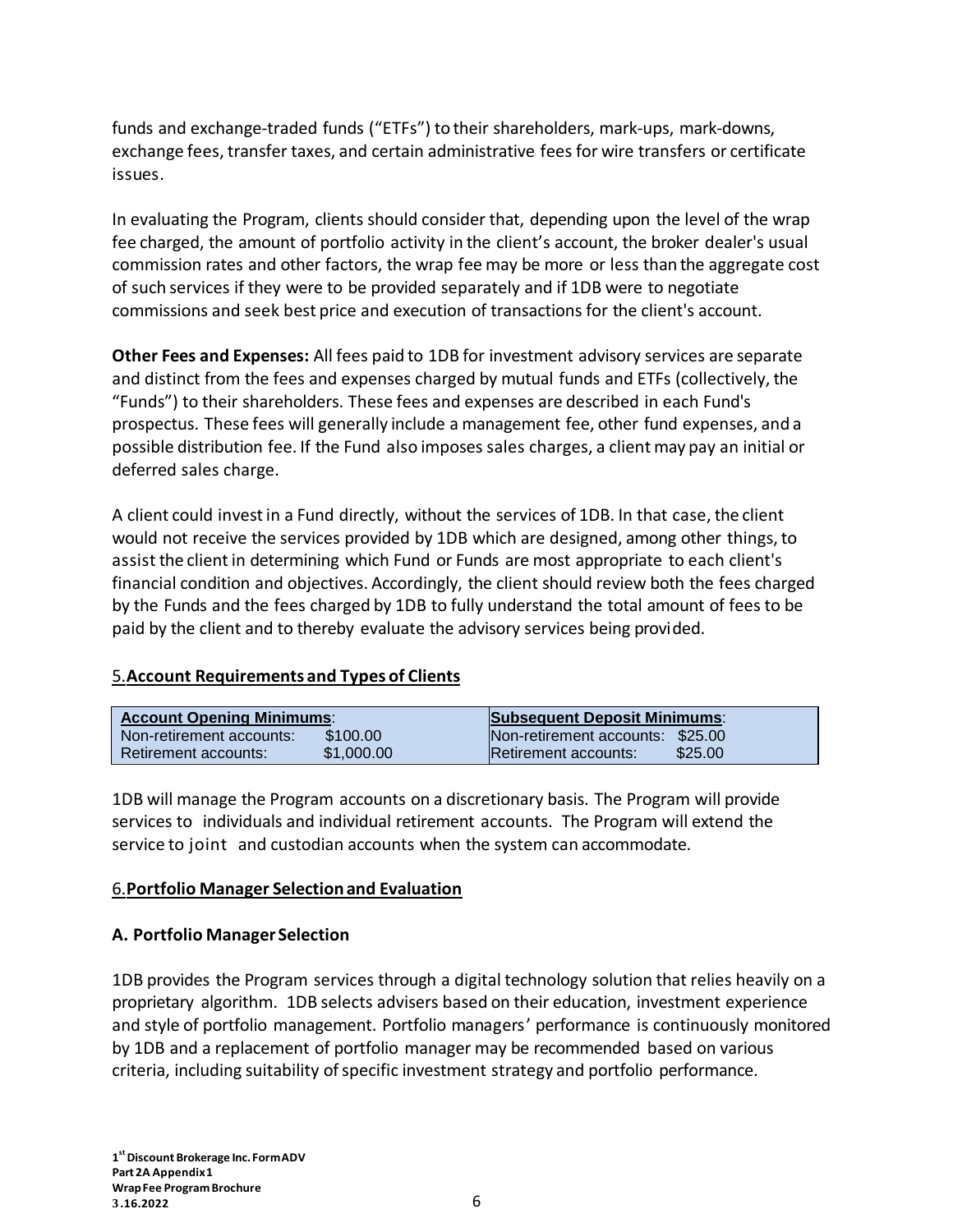- 1. Portfolio managers' performance is calculated based on industry standards
- 2. 1DB reviews portfolio performance information to determine its accuracy; no third party reviews are currently conducted
- 3. IQ Investment is selected as the sub-Advisor in offering the program.

# **B. Related Persons and Conflicts of Interest**

Some of 1DB related persons act as portfolio managers for the Program, which in some instances may cause certain conflicts of interest. Specific conflicts of interest are addressed below:

Certain advisors of 1DB are also licensed insurance agents and can effect transactions in insurance products and earn the standard and customary commissions for these activities. Advisory clients of 1DB may have the insurance services ofthese Advisors recommended to them, where appropriate. Advisory clients of 1DB are not under any obligation to use the insurance services ofthese Advisors when considering implementation of advisory recommendations. The implementation of any or all recommendations is solely atthe discretion of the client.

The fees charged by 1DB for advisory services are separate and distinct from any insurance commissions earned by insurance agents for the sale and servicing of insurance products.

While these individuals endeavor at all times to put the interest of the clients first as part of 1DB's fiduciary duty, clients should be aware that the receipt of additional compensation itself creates a conflict of interest, and may affectthe judgment of these individuals when making recommendations. Additionally, 1DB may effect principal transactions for Advisory clients which represents an inherent conflict of interest between the Advisor and the client as the Advisor may benefit from the transaction by realizing additional profits beyond fees charged to the Advisory clients. For all principal transactions in Advisory accounts, 1DB will do the following:

1. obtain prospective written authorization, revocable consent from the Advisory clients prospectively authorizing the Advisor to enter into principal transactions;

- 2. make verbal disclosures to Advisory clients prior to effecting principal transaction(s);
- 3. obtain Advisory client(s)' consent prior to effecting principal transaction(s);
- 4. send to the Advisory clients confirmation statements disclosing the capacity in which the Advisor has acted (agency or principal);
- 5. deliver to the Advisory clients annual report itemizing the principal trades.

Related person portfolio managers are subject to the same selection and review as the other portfolio managers that participate in the Program.

## 7.**Client Information Provided to Portfolio Managers**

Clients' portfolio managers will receive client's investment profile via digital proprietary